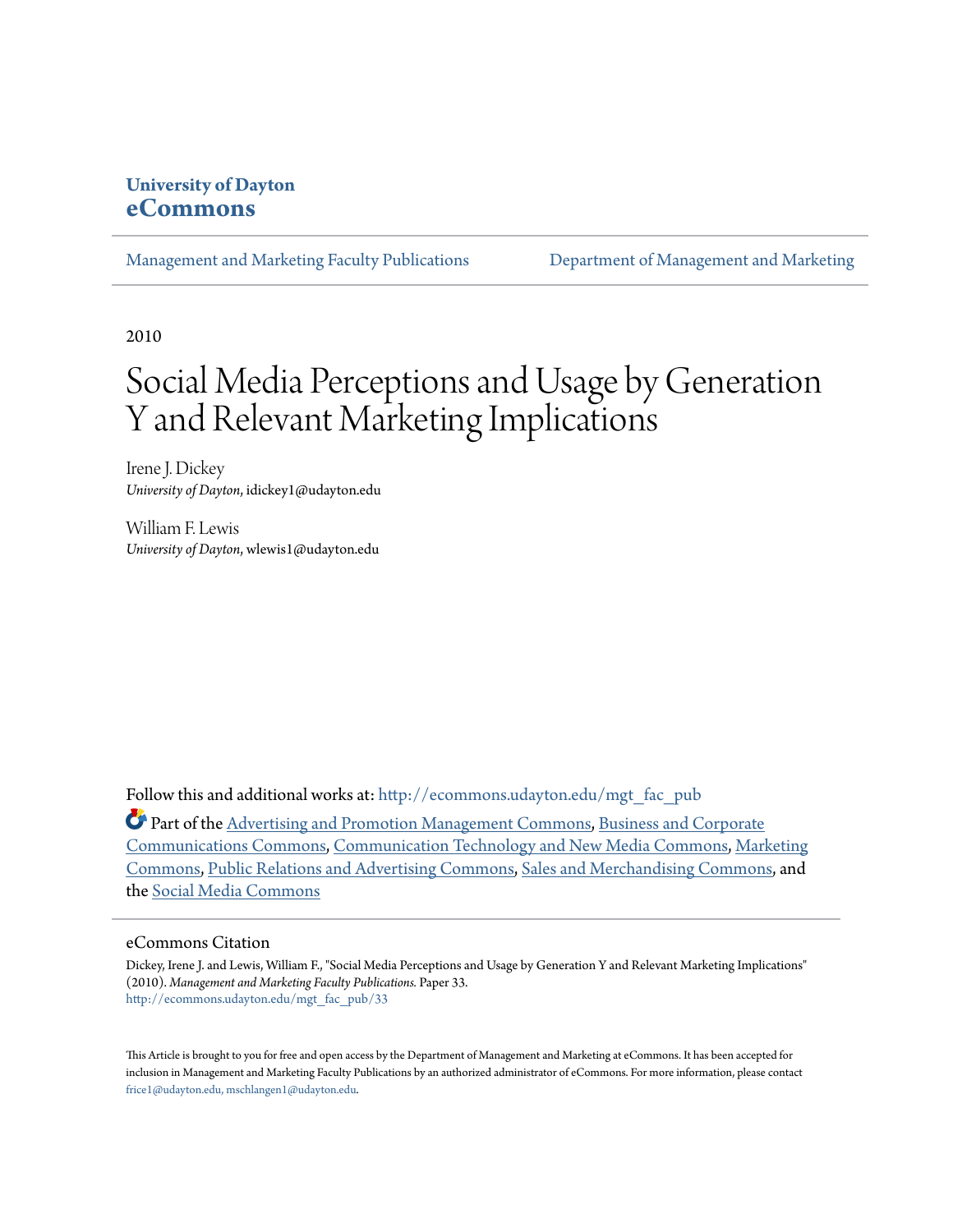# Social Media Perceptions and Usage by Generation Y and Relevant Marketing Implications

Irene J. Dickey, University of Dayton William F. Lewis, University of Dayton

*One of the most common ways in which Internet users connect and network with each other is through "social media." Social media is the content that is provided and maintained by the user on a Web site. It is clear that social media such as Facebook and LinkedIn are becoming increasingly pervasive in the lives of students, professionals and consumers. A literature review, as well as the results from our survey reveals that not only have social networks evolved rapidly during the last few years, but so too have consumers' behaviors. Subsequently, marketing strategies and tactics, and the potential for practitioners to understand and exploit such knowledge may be influenced by these findings. This research seeks to better understand the current perceptions and use of social media members of Generation Y; and to consider the implications for marketing practitioners.* 

## **Introduction**

 It is well-known that marketing practitioners have developed generational marketing programs for each generational cohort since members of each generation have distinctive communication characteristics and behaviors. Marketers that do not try to understand these distinctions and the particular needs and wants of this group will not be successful with them. Generation Y grew up with the computer as an appliance and have mastered its use for many aspects of their lives, particularly communication. Communication is a key reason for the use of social networks. Hart and Blackshaw (2006), explain that at the core of social networking sites are virtual communities, where, as in physical communities, members come to know and trust each other. While Baby Boomers and Generation X embraced e-mail, Generation Y prefers social media. When marketers try to connect with Generation Y consumers, "old school" e-mails do not work very effectively. A study by Participatory Marketing Network (PMN), found that only 28% of those between ages 18 and 24 indicated that the email they are currently receiving from companies is relevant to them. They prefer more innovative e-mails over which they have more control (Pekala 2009). Nearly a third (32%) indicated that they would like to share promotional e-mail offers with members inside a social network and open e-mails from others. What Gen Y consumers prefer is an open social media format to traditional e-mails. The PMN study reported that about half (51%) indicated that they would join a social network dedicated to managing brand interactions (Pekala 2009). Another PMN study found that 99% of Generation Y has an active profile on at least one social networking site, while only 22% are using Twitter (Penna 2009). Not all social networking sites are equally valued by Generation Y. While communication is the primary behavior of Generation Y on social networks, and is a major

theme of this research, this research will also reveal other behaviors.

Social media, also called consumer generated media, or Web 2.0, refers to media that has been created and driven by the consumer. The primary benefit of social networking is that it satisfies some consumers' need for a sense of community (Dickey, Lewis, Siemens 2008). These online communities are places where consumers can ask for or give advice and insights. Such conversations can often revolve around a company or product; a fact that marketing practitioners need to recognize. Consumers make recommendations about brands to others. In addition, they frequently and willingly associate themselves with particular brands; and marketers need to be aware of this phenomenon (Klaassen 2007). Hart and Blackshaw (2006) found that consumers will go to social networking sites (SNS) for product information if they believe that they will learn from the product or service experiences of other consumers like themselves. The main advantage of social networking sites to consumers is that they are easy to find and readily available. If the foregoing is true, then the odds that consumers will actually post their own product experiences on these sites are increased. Social media has become the new vehicle for word-of-mouth advertising; and more. In the Burson-Marsteller 2010 Social Media Check-up Report, it was found that, between 2007 and 2009, social networking marketing spending increased 165.8%, from \$884 million to \$2.34 billion. The total amount of time spent at social networking sites has increased 210% in the last year; with the average person spending 143% more time on these sites than they did a year ago (Burson-Marsteller 2010). As a result, people are creating more content. This growing phenomenon is generating more opportunities for marketers to have a presence in these social media spaces. Frazier's (2010) research found that social networks such as Facebook and Twitter are revolutionizing the way companies market products.

 In order to successfully connect with Generation Y it is imperative to first understand their demographics. Members of this large generation (75 million) are often referred to as the "Millennials" or as the "Echo Boom" generation. They were born, roughly, between 1977 and 2000 (Eisenberg 2010, Simons 2010). Members of this generation range in age from 10 to 33 years of age. As with any generation, members of this generation have been shaped by various current events such as advances in technology, and other significant moments of their relatively brief lifespan. Generation Y, specifically those in the United States, are often seen as being shaped or influenced by events such as school shootings, the Oklahoma City bombing, September 11, terrorists' activities, and the Iraq War. They have been exposed to AIDS, drugs, rapidly improving technology, reality TV, and MTV (Barnes 2009). Members of Generation Y were born into a period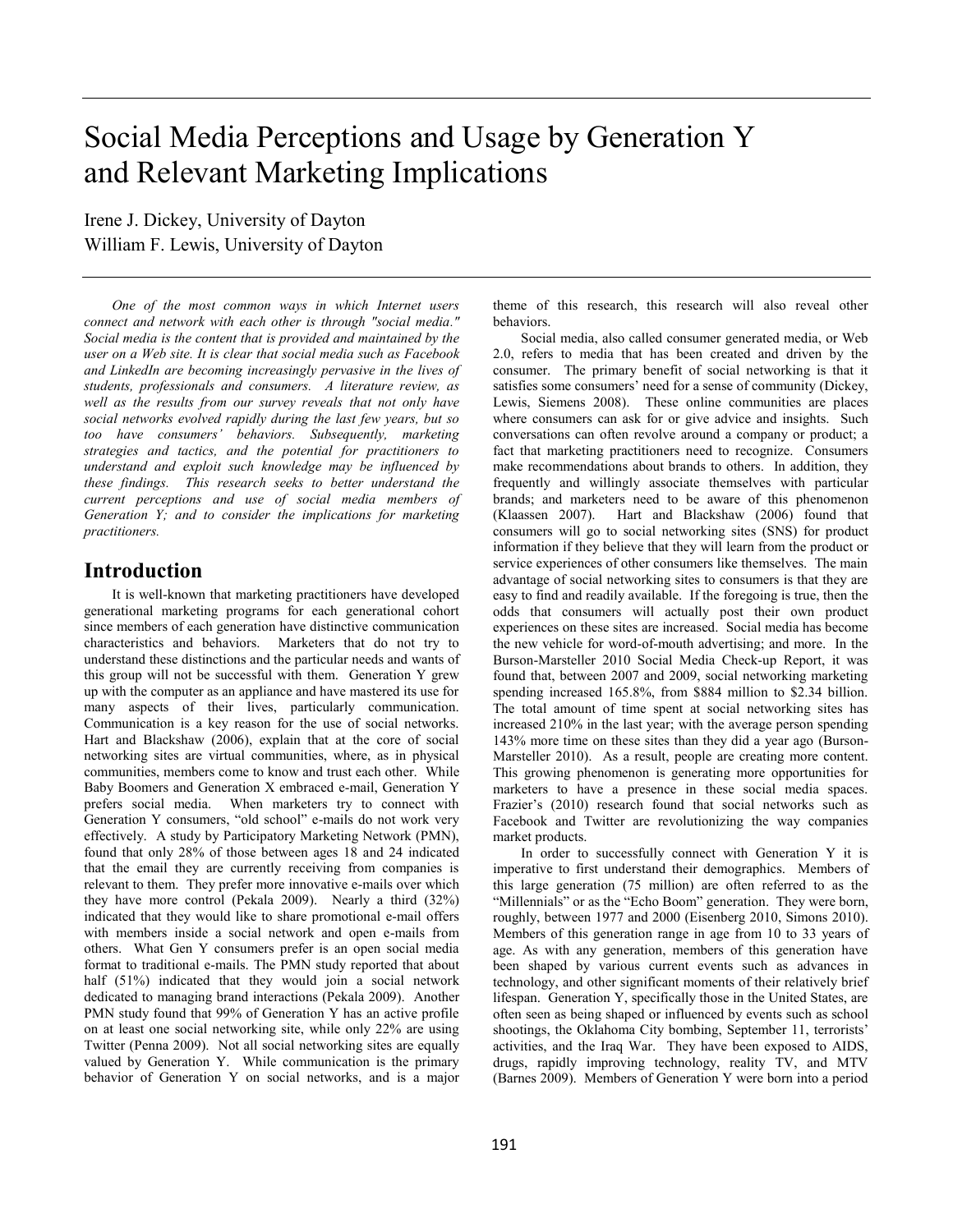of rapid globalization and significant advances in technology "…where many of the limitations of time and space have been overcome by further advances in information and communication technology" (Savage 2006). Some of the most significant changes have been the advent of the personal computer, the cell phone, the Internet, and other digital technologies" (Tapscott 1998). They have been conditioned to accept and utilize the latest technology to multi-task, and to be constantly entertained. In fact, "…with TVs, computers, MP3 players, cell phones and instant messaging as an integral part of their lives, the Millennials have become masters of multitasking" (McAlister 2010). This generation was born into a period of general economic growth and expanding prosperity. For the most part their parents have provided for them, and seemingly, have given them much of what they want in life. Consequently, Generation Yers may become easily bored or frustrated with outdated technologies and out-of-date "know-how" by older generations. They are interested in instant gratification and prefer to move quickly from one task to another (Barnes 2009). As a result, marketers must keep up with technological advances valued and used by this generation in order to effectively communicate and connect with them.

 Despite how marketers may feel about Generation Y and their unique characteristics they need to recognize the importance of this generation on our society, our economy, and on the promotion of individual brands. With the exception of the aging Baby Boomers, Generation Y is the only future expanding market (Gronbach 2006). Generation Y will directly impact society and the economy by their work habits, purchase decisions, investment strategies, and general ways of life. Generation Y is a market segment that is too large to be ignored.

#### **Research Instrument**

 An online survey was conducted to help better understand the perceptions, awareness and use of social media by members of Generation Y. A 22-question survey instrument was created to examine the purchase behaviors of Generation Y, as well as provide some insight into their online activities, awareness of, and thoughts about advertising and marketing preferences online. A draft of the survey instrument was voluntarily pretested by approximately 22 marketing students, and changes were made where appropriate.

## **Sampling**

 Potential candidates for sampling included recent, or current male and female members of university and college student bodies who were 18 years of age or older, but still within the Generation Y parameter (under 33). Because of limitations presented by resources and time, sampling was based on convenience, as well as respondent access and willingness to respond to the survey.

## **Distribution**

 The research instrument was created on SurveyMonkey.com. Links to the survey were distributed by electronic mail, as well as posted to three consumer generated media sites (Facebook, LinkedIn and Twitter). Postings on these three social networking sites limit the generalizability of results. A direct email was sent to a convenience sample of Generation Y by a student at the university to her classmates, coworkers, friends and other acquaintances that met the sample frame requirements, with a

request to take the survey. Respondents were also asked to forward the link electronically to other friends, coworkers and classmates in Generation Y. A separate email was sent to all registered students with marketing majors and minors at the university asking for their participation and response. In terms of the social media component, the survey link was posted once a week for three weeks on personal social media pages. This survey methodology produced usable results. However, it must be recognized that the survey was not a probabilistic sample, and therefore, the statistical results cannot be projected to the entire Generation Y population.

## **Respondent Demographics**

 The survey produced 416 usable responses. Responses were received from 24 U.S. colleges and universities, and two international colleges and universities. Respondents' demographics: 41% male, 59% female, 5% freshmen, 13% sophomores, 20% juniors, 45% seniors, 6% graduate students, and 11% other (did not attend, or graduate from college).

## **Social Networking Site Awareness &Use**

 In order to determine the extent of awareness of social networking sites, respondents were asked whether they had heard of eighteen different social networking sites—Facebook, MySpace, LinkedIn, Twitter, Last.fm, flickr, bebo, Blogger, Friendster, Digg, LiveJournal, Orkut, Hi5, Ryze, xanga, Care2, MiGente, and Yahoo! 360. Generation Y's awareness of seven of the most popular Web sites is as follows: Facebook (100.0%), Twitter (92.0%), MySpace (90.0%), LinkedIn (86.0%), flickr (75.0%), xanga (46.0%), and Blogger (39.0%). The top four sites are quite well-known; and there is a large drop-off after the top five most heard of sites. Awareness of all other sites ranged from 0.9% to 32% of respondents.

 In order to examine Generation Y's Web site behaviors respondents were asked how frequently they use each of the eighteen sites. Possible answers included, every day, a few times a week, about once a week, several times a month, about once a month, less than once a month, or never. Table 1 below shows the percentage of respondents who were aware of each social networking site (SNS), and the percentage of respondents who use each site once a week or more. Facebook has the highest frequency of use once a week or more (97.0%), with the next highest frequency of use being LinkedIn (38.0%), followed by Twitter (22.0%), and digg (21.0%).

## **Facebook vs. MySpace (and other Contenders)**

According to Vercillo (2010) there has been an interesting

|  |  | Table 1: Awareness vs. Frequency of Use |
|--|--|-----------------------------------------|
|--|--|-----------------------------------------|

| <b>SNS</b> | <b>Awareness</b><br>$\frac{6}{9}$ | Use Once a<br><b>Week of More</b><br>$\frac{6}{9}$ |
|------------|-----------------------------------|----------------------------------------------------|
| Facebook   | 100.0                             | 97.0                                               |
| Twitter    | 92.0                              | 22.0                                               |
| MySpace    | 90.0                              | 1.0                                                |
| LinkedIn   | 86.0                              | 38.0                                               |
| flickr     | 75.0                              | 2.0                                                |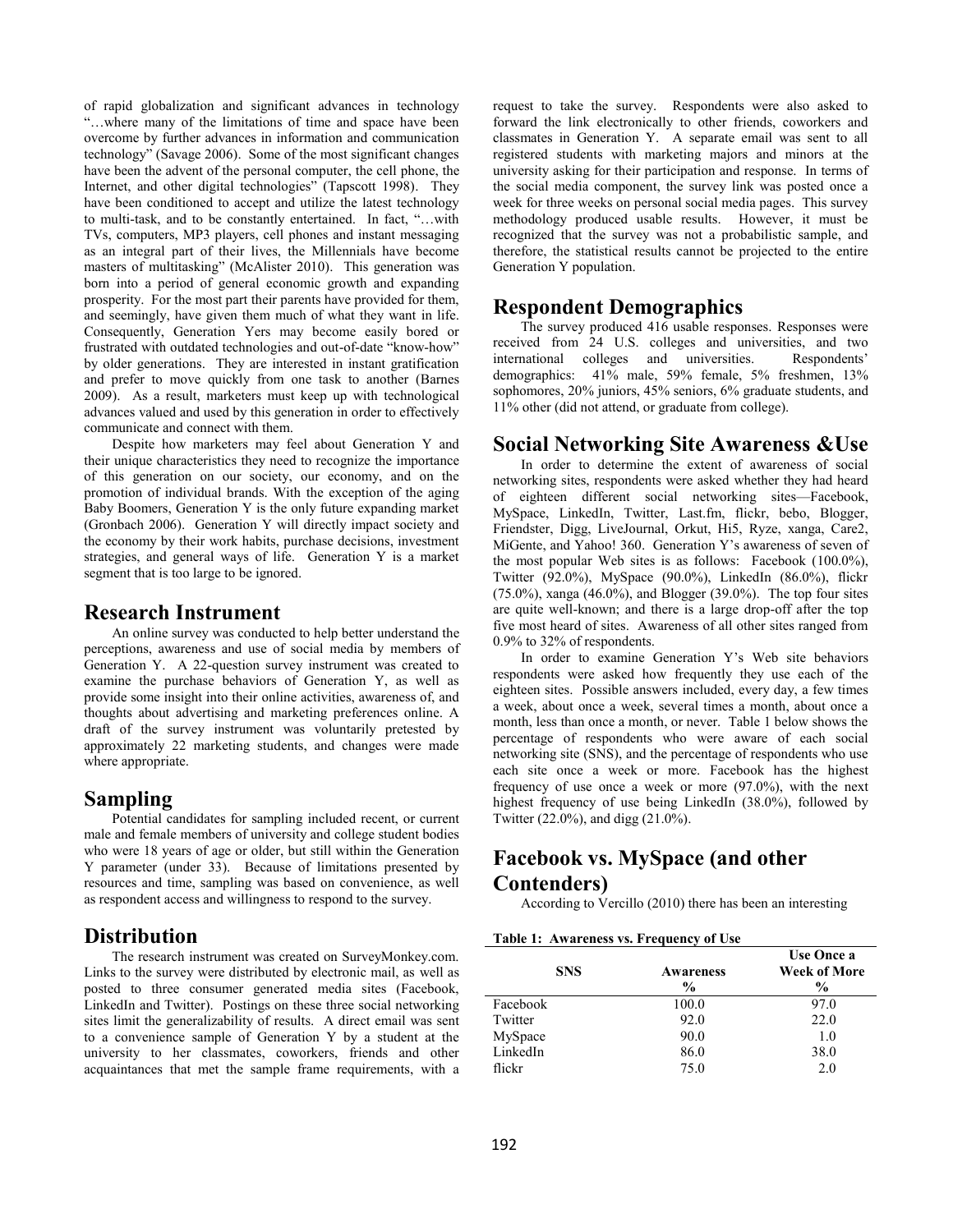| Xanga       | 46.0 | 0.0  |
|-------------|------|------|
| Blogger     | 39.0 | 2.0  |
| LiveJournal | 33.0 | 1.0  |
| digg        | 31.0 | 21.0 |
| friendster  | 22.0 | 0.0  |
| Last.fm     | 21.0 | 3.0  |
| Yahoo!360   | 19.0 | 1.0  |
| bebo        | 18.0 | 0.0  |
| delicious   | 13.0 | 1.0  |
| orkut       | 5.0  | 0.0  |
| Hi5         | 4.0  | 0.0  |
| Ryze        | 1.0  | 0.0  |
| Care2       | 1.0  | 0.0  |
| MiGente     | 1.0  | 0.0  |

shift in the usage and users of Facebook and MySpace. MySpace began with teenagers as the target market while Facebook was created with college students in mind. In the beginning a person needed a college e-mail address in order to sign up on Facebook. As the two sites have matured their usage has changed. While many of those in Generation Y have accounts on both sites the preferred usage has changed, and is changing significantly toward Facebook (Vercillo 2010).

 Respondents were asked to respond on a scale of 1 to 5 how much they liked (5) or disliked (1) each of the eighteen social networking sites. Answers varied for each site, but the difference between Facebook and MySpace is worth noting. Of those who indicated how much they liked or disliked Facebook (n=403), 85.2% said that they liked it. Of those who indicated how much they liked or disliked MySpace (n=143), only 1.1% liked it. One of the main reasons for such a result may lie in the number and significance of applications available on each of the sites. Facebook has a significantly greater number of applications available to users. In fact, Facebook is designing new applications at a frenetic pace. Many of these applications are very customeroriented and are designed to assist with the professional networking that takes place on Facebook (Vercillo 2010).

 Facebook and MySpace have inverse usage results. These drastic differences suggest that MySpace may no longer be a prominent social networking site for Generation Y. Facebook would be a much better venue for marketing time and dollars than MySpace. It should be noted that the survey instrument was posted on Facebook, but not on MySpace; a fact that may have skewed results in favor of Facebook. However, other data support the swift move by Generation Y to Facebook from MySpace on a broader, more general level. Table 2 displays results from a comScore (2010) study that reports the percentage change in U.S. visitors to three popular social media sites from January 2009 to January 2010. From January 2009 through January 2010 January 2010. From January 2009 through January 2010 Facebook unique visitors increased by 96.5%. Over the same time period MySpace unique visitors decreased by 23.5%. This trend seems to indicate that MySpace may increasingly become a network of the past. In order to reach members of Generation Y, practitioners must look beyond MySpace for Generation Y connectivity. Facebook continues to grow in use, and is well-liked among Generation Y consumers.

**Table 2: U.S. Visitors to Social Networking Sites Jan 2009 vs. Jan 2010** 

| Jan 4010     | Unique<br><b>Visitors</b><br><b>Jan 2009</b> | Unique<br><b>Visitors</b><br><b>Jan 2019</b> | Audience<br>Reach<br><b>Jan 2010</b> | Growth<br>Unique<br><b>Visitors</b> |
|--------------|----------------------------------------------|----------------------------------------------|--------------------------------------|-------------------------------------|
| Domain       |                                              | (000)                                        | %                                    | $\frac{6}{9}$                       |
| Facebook.com | 57,232                                       | 112,442                                      | 53.2                                 | 96.5                                |
| MySpace.com  | 75,639                                       | 57,828                                       | 27.7                                 | $-23.5$                             |
| Twitter.com  | 2,604                                        | 21,785                                       | 10.4                                 | 836.6                               |
| Total        | 191,863                                      | 208,940                                      | $-$                                  | 8.9                                 |

Source: comScore 2010

The third and fourth most well-known sites, LinkedIn and Twitter, were compared as well. Of those who answered the question, and indicated whether they like or disliked the site, 47% liked LinkedIn, 5% disliked the site, and 47% answered "don't know/no answer." Of those who answered the question, and indicated whether they like or disliked the site, 25% liked Twitter, 23% dislike it, and 52% answered "don't know/no answer." LinkedIn has a much smaller percentage of "dislike" responses comparatively; but Twitter has a somewhat larger "don't know/no answer" base that, potentially, could expand and capture more "like" responses in the future. This would seem to suggest that, presently, LinkedIn would be both, a smart place to advertise, and a place to build a company profile. This site appears to be growing more popular with Generation Y, and is not as polarizing as Twitter.

The results of the last three of the seven most well known sites were compared as well. However, the percentage of respondents who selected "not applicable" for Blogger was 84.0%, for xanga 89.1%, and for flickr 75.9%. While these sites are relatively well-known, they are not used sufficiently enough by Generation Y to justify expending marketing efforts and resources on them.

#### **Ad Awareness and Subsequent Action**

Table 3 shows how frequently Generation Y noticed advertising on social networking sites (SNS) they visit; and how likely they would pursue such an ad, and make a purchase based on this advertisement.

## **Table 3: Frequency of Purchase Based on SNS Ad**

|                          | <b>Noticed</b> | Pursued | <b>Purchased</b><br><b>Based on</b> |
|--------------------------|----------------|---------|-------------------------------------|
| Frequency                | $Ad\%$         | $Ad\%$  | $Ad\%$                              |
| Very often               | 29.8           | 0.7     | 0.2                                 |
| Often                    | 26.8           | 2.6     | 1.6                                 |
| Somewhat<br>often        | 38.2           | 34.4    | 9.6                                 |
| Never                    | 4.7            | 61.8    | 88.1                                |
| <b>Not</b><br>applicable | 0.5            | 0.5     | 0.5                                 |

It was found that 94.8% of respondents noticed advertisements on social networking sites somewhat to very often. It was also found that 37.7% of respondents are likely to pursue an ad somewhat to very often. A striking 72.1% of these respondents were women. Consequently, it can be inferred that Generation Y women visiting social networking sites are somewhat to very likely to pursue an advertisement. Somewhat disappointingly for marketers, only 11.4% of respondents are likely to somewhat to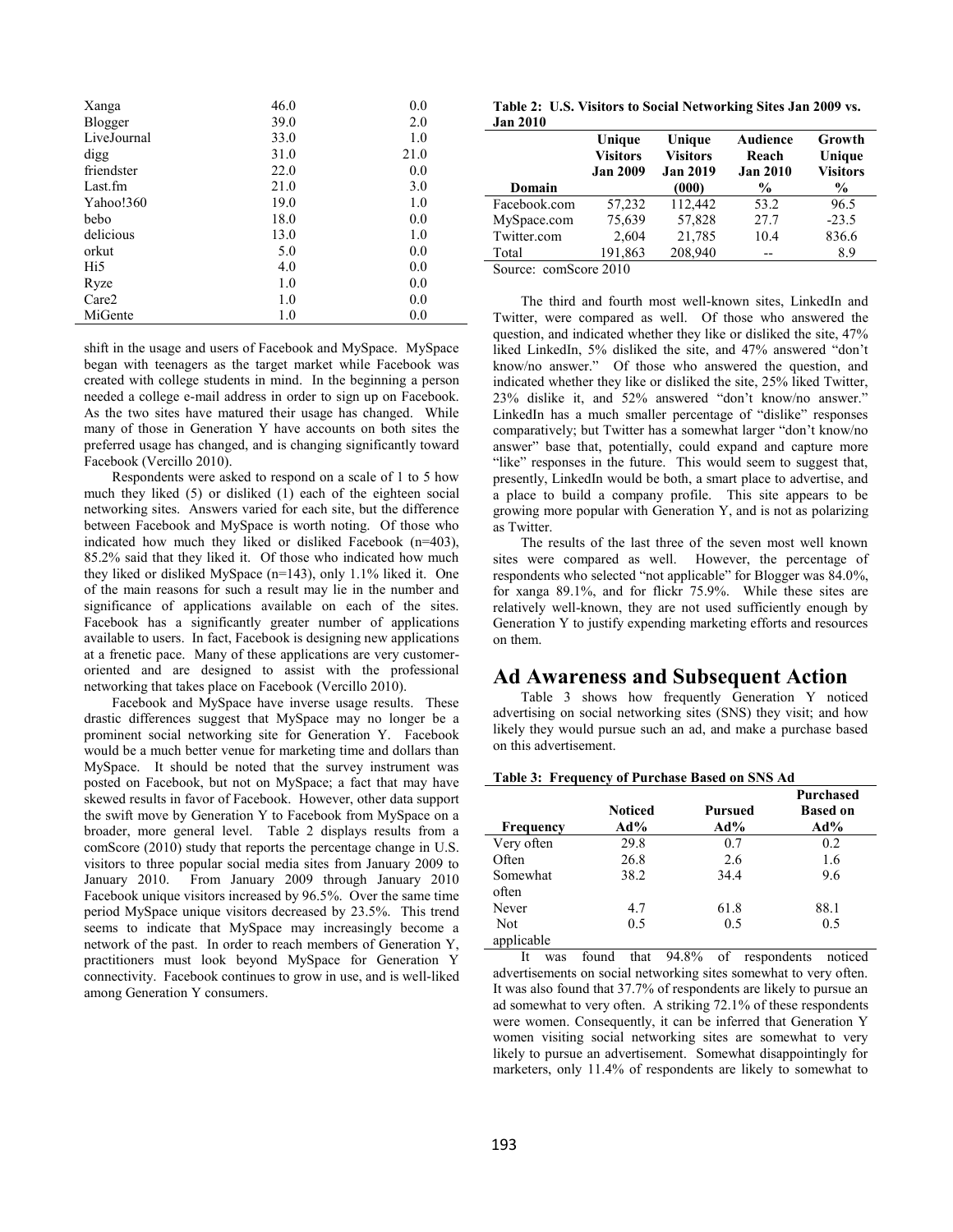very often make a purchase based on an ad seen on a social networking site. Interestingly enough, however, the majority of these respondents were males. So, while women are more likely to pursue an ad, men are more likely to make a purchase decision based on the SNS advertisement. These results suggest two key insights for advertisers on social networking sites. The first insight, as stated above, is the likelihood of a Generation Y female to pursue an ad on social media. The second insight is that Generation Y men are willing to make purchase decisions based on ads, and thus must be motivated to connect with the advertisement. These insights suggest to practitioners the importance of targeting Generation Y men with messages that they connect with and serve as a purchase impetus for these males.

### **Standout Ads**

The type of advertisement used on social networking sites is an important factor in grabbing the attention of, and connecting with the consumer. For example, the above insights describe the importance of creating the most appropriate type of message to motivate Generation Y men to make purchases. In this survey respondents were asked what kind of ads stood out the most out of seven commonly utilized online advertising options. The type of online advertisement used could significantly change the outcome of the ad's effectiveness. As a result, respondents were asked how much each of the following types of online ads stood out for them: pop-ups, banner/tower, video, sound clips, humorous, personalized to you, and personalized to the Web site. See Table 4. Humorous ads appear to stand out the most for both men and women. Generation Y males notice video ads more than females, while females notice more personalized advertisements more than males. Marketers targeting Generation Y females should consider using messages that are personalized to the individual, or to the site that she is visiting. Such hyper targeting may not be as important for males. However, when trying to reach males, practitioners may want to use video advertisements; keeping in mind that humorous ads are the most noticeable form of online advertising. As can be seen in the table, sounds clips are the least noticeable form of online advertising for both men and women, followed by pop-up advertisements. Again, it is important for a marketer to recognize this fact as it may allow him or her to spend marketing dollars more wisely. It should be noted that the options presented to respondents are not mutually exclusive. For example, and ad can be both personalized and humorous, or pop-up, etc.

#### **Table 4: Type of Ad that Stands Out the Most**

| Type of Ad                | Male% | Female% |
|---------------------------|-------|---------|
| <b>Humorous</b>           | 45.0  | 45.0    |
| Personalized to you       | 31.0  | 49.0    |
| Personalized to the site. | 22.0  | 49.0    |
| Video                     | 35.0  | 23.0    |
| Banner tower              | 21.0  | 30.0    |
| $Pop$ - $Up$              | 15.0  | 18.0    |
| Sound clips               | 10.0  | 13.0    |

It was found that 43% of respondents who notice advertising "very often" on a social networking site said that humorous ads and ads personalized to them stand out the most. Likewise, 51.3% and 46.0% of respondents who notice advertising "often" find the same ads, respectively, to stand out. Another interesting finding is that 40% of respondents who claim they never notice advertising said humorous ads stand out the most, followed by 35% listing

video advertisements. These insights can help marketers reach those Generation Y members who claim to never notice advertising on social media. If used strategically, practitioners could be successful in connecting with, and tapping into these consumers who claim to currently lack ad awareness.

# **Gathering Product Information and Online Shopping**

Respondents were asked how frequently they engage in several different online activities while using the Internet. Among answers such as "Email" or "News," respondents could also disclose the frequency with which they gather product information on the Web. Related options included "shopping" and "buy products." Table 5 shows the breakdown of frequencies between men and women in terms of how often they use the Internet to gather product information. As can be seen, 80% of males use the web to gather product information about once a week or more, and 75.4% of females do the same. Regardless, the percentage of men and women gathering information during these two periods is about equal. It is important to recognize that many respondents use the Internet for the purpose of learning about new products. These findings lend support to the idea that viral marketing on the Internet (there are other forms of viral marketing) is a substantial and growing tool for disseminating information to Generation Y consumers.

**Table 5: Frequency of Gathering Product Information** 

| Frequency              | <b>Males%</b> | Females% |
|------------------------|---------------|----------|
| Every day              | 12.9          | 15.1     |
| A few times a week     | 47.3          | 32.2     |
| About once a week      | 19.8          | 28.1     |
| Several times a month  | 11.0          | 14.8     |
| About once a month     | 5.9           | 4.6      |
| Less than once a month | 3.1           | 2.6      |
| Never                  | 0.0           | 2.6      |
| Total                  |               | 100 0    |

Table 5 results also show that most Generation Y males (80.0%) and females (75.4%) are gathering product information online about once a week, a few times a week, or every day. Marketing practitioners need to learn as much as possible about the product search behaviors of Generation Y and what motivates their behaviors. This knowledge will help advertisers create more effective and efficient advertising and promotion programs.

## **Credibility**

Another important finding from this survey of Generation Y is the value placed on the source of information; or who is "talking" about a business or a product. Respondents were asked how valuable they felt information found on a social networking site would be if the writer, or author, was either a consumer's opinion about a product, or a business promoting a product. Table 6 shows that 88.9% of respondents felt that information provided by a consumer would be somewhat to very valuable, while 77% felt the same way about a business. These results should be encouraging to businesses who want to implement promotion efforts on social media sites. While product information coming from a business is not as influential as consumers' opinions it is still quite high.